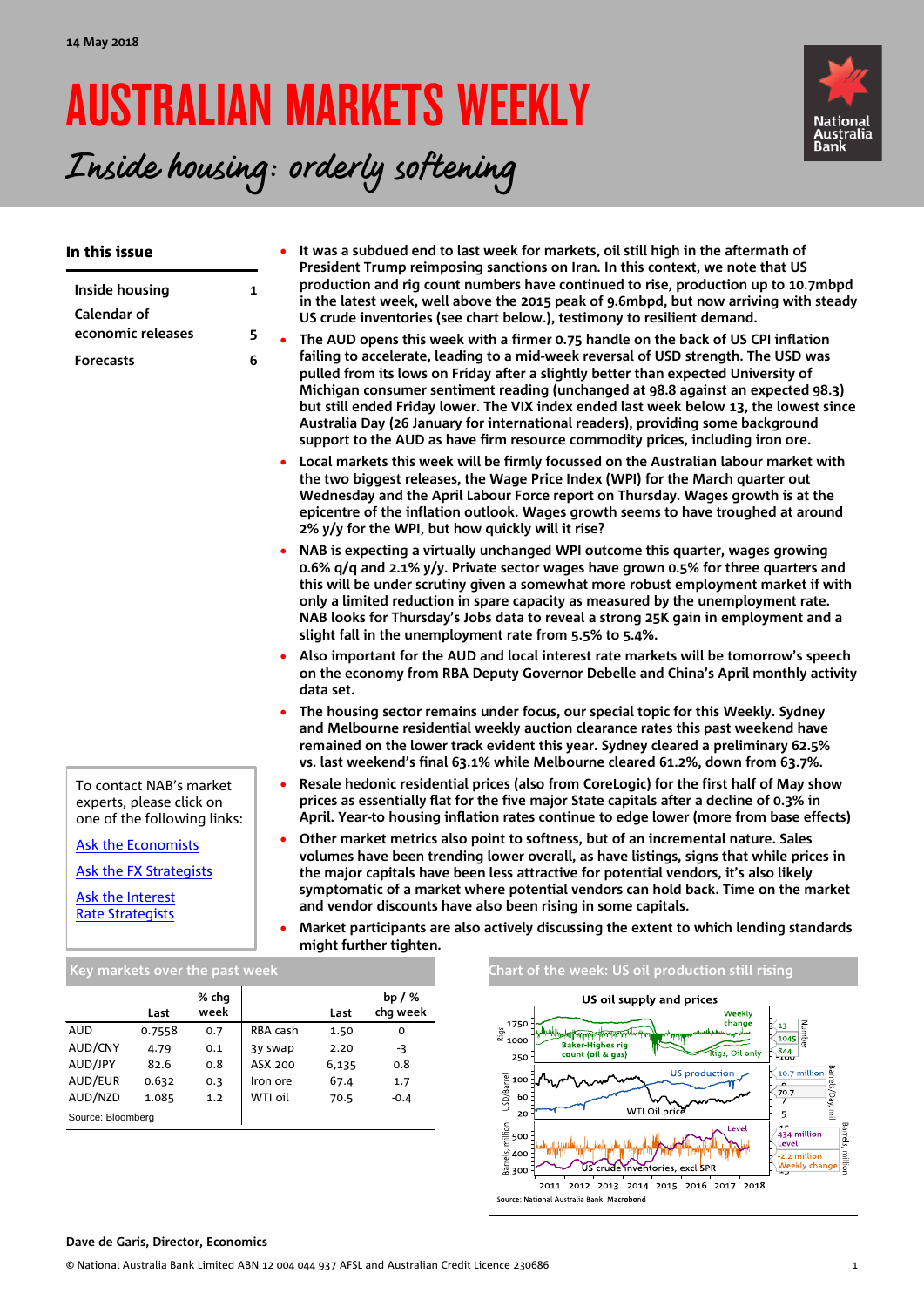### Sales volumes softening

CoreLogic's sales volume data for the most recent months need to be treated with some caution, given the time taken for settlement and full information to come to hand. Even discounting the very recent months, where the data is only partial, what has been evident is that sales volumes have been tailing off in recent years in most capitals a trend evident looking through episodes of both price strength and weakness.



Sales volumes did lift a little in Sydney and Melbourne when the market was more vibrant, with some pricedriven supply response, but not unduly so. By the same token, the decline in sales volumes over the past year to eighteen months seems to have been sufficient to have limited much of a decline in prices.

The clear exception among the State/Territory capitals is Hobart where the market has been stronger (again not being distracted by more recent months data, which may likely reflect a lack of stock, rather than reduced sellers) and in Adelaide where volumes have been flatter.



Part of that overall "tailing off" in stock availability could be consistent with some reported shortages in stock. Sydney sales volumes peaked in late 2013, before the APRA tightening started a year later and in recent years prospective vendors appear to have held property back from mostly softening markets, in Sydney, Melbourne, Brisbane, Perth, and Darwin. Sydney and Melbourne sales volumes in recent years look low relative to the stronger population growth still evident. While affordability and

some tightening in credit have been headwinds for the housing markets, it is not yet evident that discounting has stepped up markedly in Melbourne and Sydney. The Sydney market was undoubtedly tighter in 2014 and 2015, but since, there has been some increase in discounting but to still modest levels. The Melbourne market appears to have been even less soft. Among the other states, the Perth and Darwin markets have been at the softer end, with greater discounting in evidence as mining retrenched.



While some stock may have been held back, any apparent shortfall in supply has likely been matched by some pull-back in demand in what have generally been softer markets to varying degrees in the Eastern capitals. Prices continue to soften in Sydney and Melbourne, a trend also evident in Brisbane. Auction clearance rates have been trending lower in Sydney and Melbourne (where auctions are more common place). 80-90% auction clearance rates in Sydney and Melbourne are a thing of the past, rates are now down into the lower 60s, also evident last weekend.



While sales volumes have been tailing off and the market softer overall, it's perhaps a little surprising that auction volumes have been steadier at levels on par with this time of the year in recent years, another indication of a still rather orderly market. The requirements for a sharp decline in house prices still do not seem present – the unemployment rate is relatively low and stable to moderately declining in most markets. Interest rates are mostly stable and are not expected to rise sharply.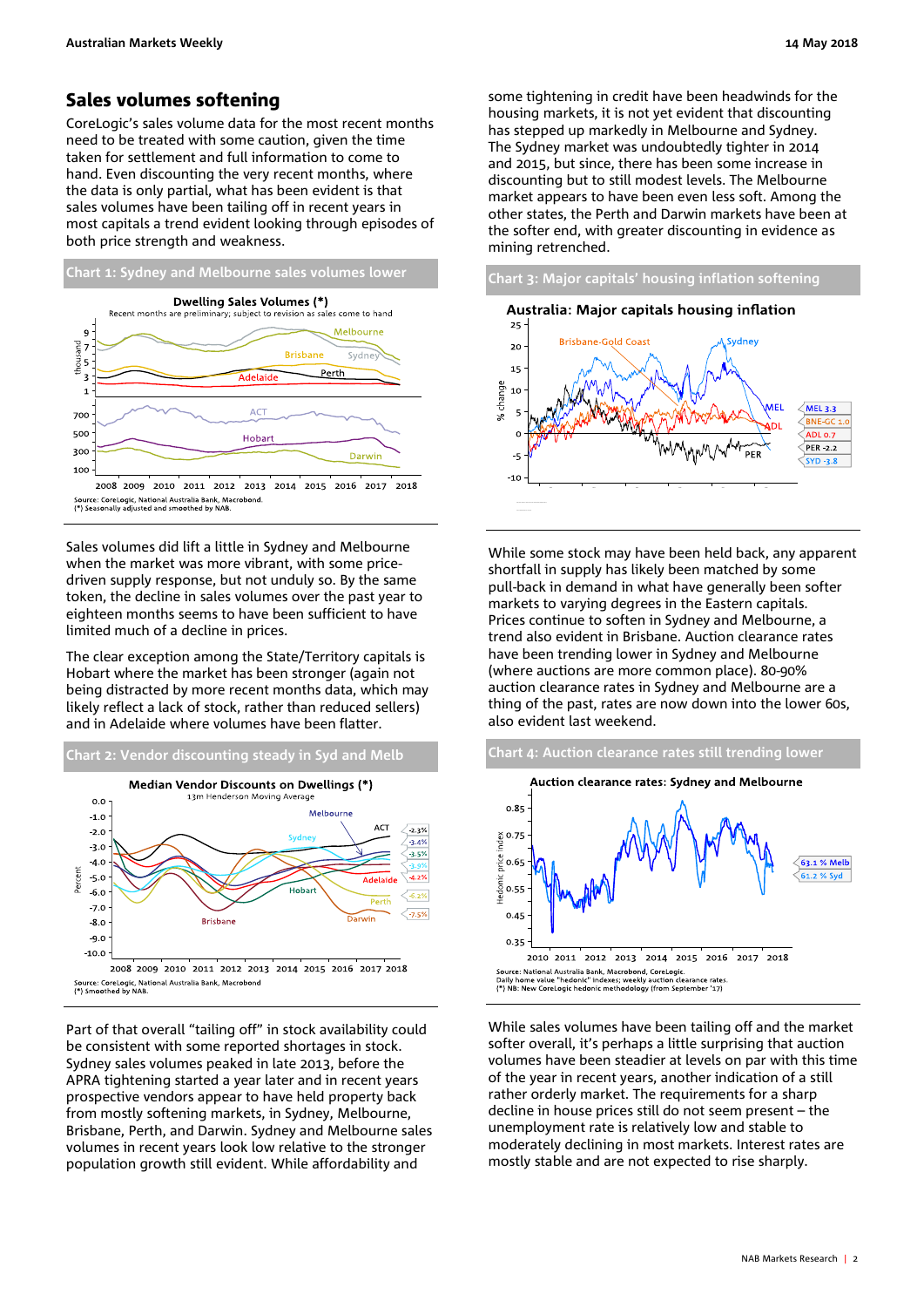

In the apartment space, NAB's composite price measures combining CBD and near CBD prices have cooled a little, but it's been very much at the margin. While Melbourne's composite CBD/near CBD prices (that includes the CBD, Southbank and Docklands) continue to be relatively flat, Melbourne unit prices in the 'burbs have been getting more price support, supported by more attractive affordability, strong population growth and a still healthy jobs market. In addition, apart from the mining markets, which seem to still have some over-supply of dwellings as reflected in somewhat elevated vacancy rates, for the most part, vacancy rates in most parts of the country remain quite low.



The other issue that remains a topic of discussion in markets at present is the extent to which housing lending standards might further tighten. We will visit this topic in coming weeks, but think it is worth noting that many aspects of housing lending standards have already been tightened in recent years, including macroprudential standards on investor and interest only lending (growth limits on investor lending since reversed) and serviceability constraints (borrowers must be able to service their borrowings at 7% interest rates). More recently, there has been greater focus by APRA and the banks on living expenses included in mortgage applications.

```
David.deGaris@nab.com.au
```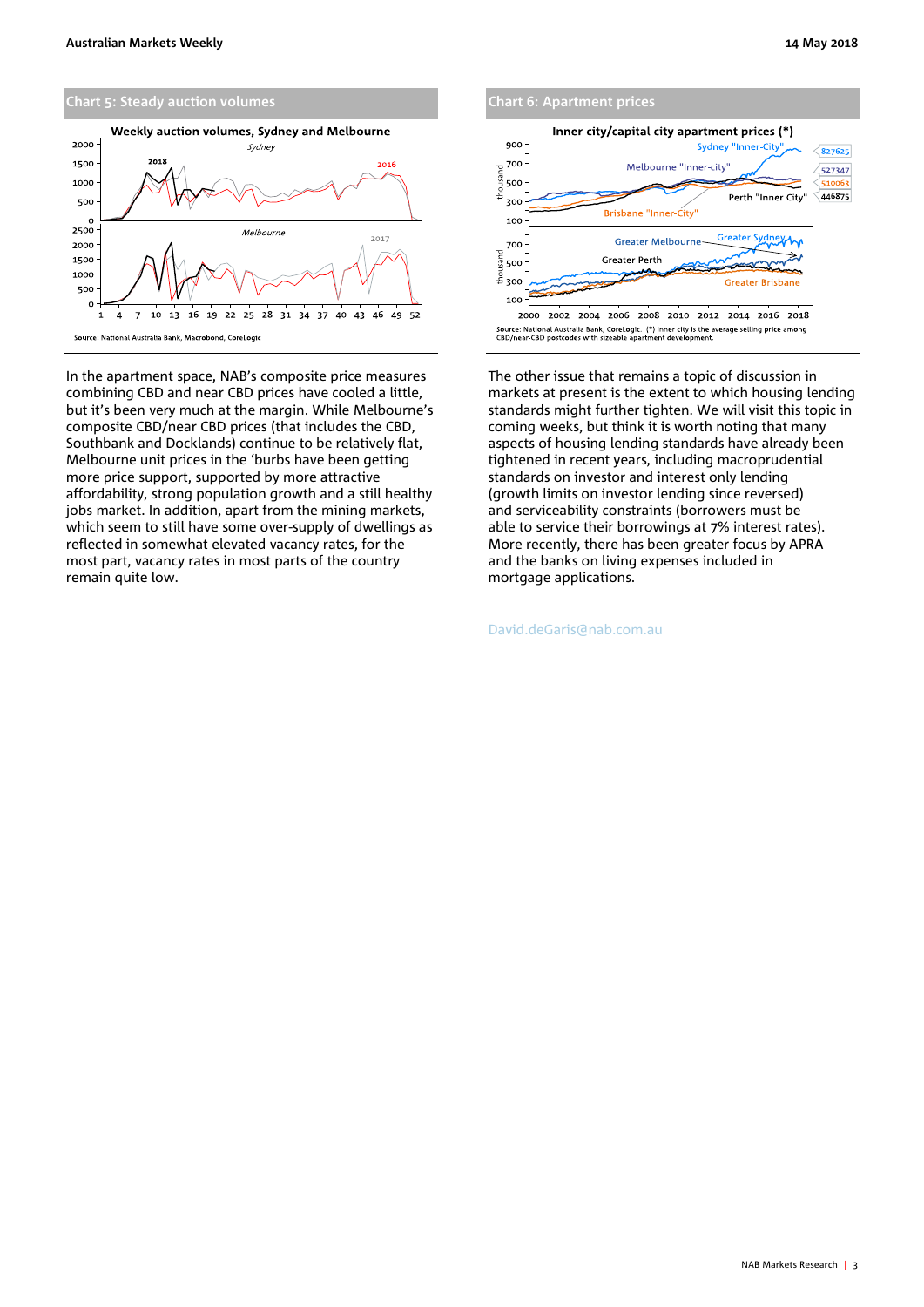## <span id="page-3-0"></span>CALENDAR OF ECONOMIC RELEASES

| Country                      | <b>Economic Indicator</b>                                                                       | Period         | Forecast | Consensus        | Actual | Previous                | <b>GMT</b>     | <b>AEST</b>    |
|------------------------------|-------------------------------------------------------------------------------------------------|----------------|----------|------------------|--------|-------------------------|----------------|----------------|
|                              | Monday, 14 May 2018                                                                             |                |          |                  |        |                         |                |                |
| GE                           | Wholesale Price Index MoM/YoY                                                                   | Apr            |          | $\prime$         |        | 0/1.2                   | 14 to 16 May   |                |
| US                           | Mortgage Delinquencies                                                                          | 1Q             |          |                  |        | 5.17                    | 14 to 18 May   |                |
| ΝZ                           | Performance Services Index                                                                      | Apr            |          |                  |        | 58.8                    | 21.30          | 8.30           |
| JN                           | PPI MoM                                                                                         | Apr            |          | 0.1              |        | $-0.1$                  | 22.50          | 9.50           |
| AU                           | Credit Card Purchases                                                                           | Mar            |          |                  |        | 25.3                    | 0.30           | 11.30          |
| EC                           | <b>ECB's Villeroy Speaks in Paris</b>                                                           |                |          |                  |        |                         | 5.30           | 16.30          |
| US<br>EC                     | Fed's Mester Speaks at Bank of France Conference<br>Fed's Mester, ECB's Villeroy Speak in Paris |                |          |                  |        |                         | 5.45           | 16.45          |
| CA                           | Teranet/National Bank HP Index                                                                  | Apr            |          |                  |        | 218.96                  | 5.45<br>11.30  | 16.45<br>22.30 |
| US                           | Fed's Bullard Speaks at Crypto Conference in New York                                           |                |          |                  |        |                         | 12.40          | 23.40          |
| Tuesday,                     | 15 May 2018                                                                                     |                |          |                  |        |                         |                |                |
| AU                           | RBA's Debelle Gives Speech in Sydney                                                            |                |          |                  |        |                         | 22.10          | 9.10           |
| AU                           | ANZ Roy Morgan Weekly Consumer Confidence Index                                                 | 1-May          |          |                  |        | 119.6                   | 22.30          | 9.30           |
| AU                           | <b>RBA May Meeting Minutes</b>                                                                  |                |          |                  |        |                         | 0.30           | 11.30          |
| AU                           | RBA's Debelle Speech to HK Forum Via Video Link                                                 |                |          |                  |        |                         | 0.40           | 11.40          |
| CН                           | <b>Retail Sales YoY</b>                                                                         | Apr            |          | 10               |        | 10.1                    | 1.00           | 12.00          |
| cн                           | <b>Industrial Production YoY</b>                                                                | Apr            |          | 6.4              |        | $6\phantom{1}6$         | 1.00           | 12.00          |
| cн                           | <b>Fixed Assets Ex Rural YTD YoY</b>                                                            | Apr            |          | 7.4              |        | 7.5                     | 1.00           | 12.00          |
| GE                           | <b>GDP SA QoQ/WDA YoY</b>                                                                       | 1QP            |          | 0.4/2.4          |        | 0.6/2.9                 | 5.00           | 16.00          |
| UK<br><b>UK</b>              | <b>ILO Unemployment Rate 3Mths</b>                                                              | Mar<br>Mar     |          | 4.2              |        | 4.2<br>2.8              | 7.30           | 18.30          |
| EС                           | <b>Weekly Earnings ex Bonus 3M/YoY</b><br>Industrial Production SA MoM/WDA YoY                  | Mar            |          | 2.9<br>0.7/3.7   |        | $-0.8/2.9$              | 7.30<br>8.00   | 18.30<br>19.00 |
| EС                           | GDP SA QoQ/ YoY                                                                                 | 1QP            |          | 0.4/2.5          |        | 0.4/2.5                 | 8.00           | 19.00          |
| GE                           | ZEW Survey Current Situation                                                                    | May            |          | 85.2             |        | 87.9                    | 8.00           | 19.00          |
| US                           | Fed's Kaplan discusses Outlook for Energy Market, Economy                                       |                |          |                  |        |                         | 11.00          | 22.00          |
| US                           | <b>Empire Manufacturing</b>                                                                     | May            |          | 15               |        | 15.8                    | 11.30          | 22.30          |
| US                           | <b>Retail Sales Advance MoM</b>                                                                 | Apr            |          | 0.3              |        | 0.6                     | 11.30          | 22.30          |
| CA                           | <b>Existing Home Sales MoM</b>                                                                  | Apr            |          | 1.4              |        | 1.3                     | 12.00          | 23.00          |
| US                           | <b>NAHB Housing Market Index</b>                                                                | May            |          | 70               |        | 69                      | 13.00          | 0.00           |
| US                           | Fed Nominees Clarida and Bowman Testify Before Senate Panel                                     |                |          |                  |        |                         | 13.00          | 0.00           |
| US                           | Fed's Williams to Speak at Economic Club of Minnesota                                           |                |          |                  |        |                         | 16.00          | 3.00           |
| US                           | <b>Total Net TIC Flows</b>                                                                      | Mar            |          |                  |        | 44.7                    | 19.00          | 6.00           |
| US                           | Net Long-term TIC Flows                                                                         | Mar            |          |                  |        | 49                      | 19.00          | 6.00           |
| JN                           | Wednesday, 16 May 2018<br><b>GDP SA QoQ</b>                                                     | 1QP            |          | $\mathbf{o}$     |        | 0.4                     |                | 9.50           |
| AU                           | Westpac Consumer Conf Index/MoM                                                                 | May            |          | $\prime$         |        | $102.4/-0.6$            | 22.50<br>23.30 | 10.30          |
| AU                           | <b>Wage Price Index QoQ/YoY</b>                                                                 | 1Q             | 0.6/2.1  | 0.6/2.1          |        | 0.6/2.1                 | 0.30           | 11.30          |
| CH                           | New Home Prices MoM                                                                             | Apr            |          |                  |        | 0.42                    | 0.30           | 11.30          |
| ΝZ                           | Non Resident Bond Holdings                                                                      | Apr            |          |                  |        | 59                      | 2.00           | 13.00          |
| JN                           | Industrial Production MoM/YoY                                                                   | Mar F          |          | $\prime$         |        | 1.2/2.2                 | 3.30           | 14.30          |
| GE                           | CPI EU Harmonized MoM/YoY                                                                       | Apr F          |          | $-0.1/1.4$       |        | $-0.1/1.4$              | 5.00           | 16.00          |
| EС                           | CPI Core YoY                                                                                    | Apr F          |          | 0.7              |        | 0.7                     | 8.00           | 19.00          |
| EC                           | <b>CPI MoM/YoY</b>                                                                              | Apr            |          | 0.3/1.2          |        | 1/1.3                   | 8.00           | 19.00          |
| US                           | <b>MBA Mortgage Applications</b>                                                                | 11-May         |          |                  |        | $-0.4$                  | 10.00          | 21.00          |
| CA                           | Manufacturing Sales MoM                                                                         | Mar            |          | $\mathbf 1$      |        | 1.9                     | 11.30          | 22.30          |
| US                           | Fed's Bostic to Give Economic Update                                                            |                |          |                  |        |                         | 11.30          | 22.30          |
| US                           | Housing Starts/MoM                                                                              | Apr            |          | 1310/-0.4        |        | 1319/1.9                | 11.30          | 22.30          |
| US<br>US                     | <b>Building Permits/MoM</b><br><b>Industrial Production MoM</b>                                 | Apr<br>Apr     |          | 1350/-2.1<br>0.6 |        | 1354/2.5<br>0.5         | 11.30<br>12.15 | 22.30<br>23.15 |
| US                           | Capacity Utilization                                                                            | Apr            |          | 78.4             |        | 78                      | 12.15          | 23.15          |
| CA                           | Bank of Canada's Schembri Speaks at the OEA                                                     |                |          |                  |        |                         | 15.15          | 2.15           |
| US                           | Fed's Bullard Speaks to Media                                                                   |                |          |                  |        |                         | 20.30          | 7.30           |
|                              | Thursday, 17 May 2018                                                                           |                |          |                  |        |                         |                |                |
| JN                           | Nationwide Dept Sales YoY                                                                       | Apr            |          |                  |        | 0.1                     | 17 to 22 May   |                |
| ΝZ                           | PPI Output QoQ/Input QoQ                                                                        | 1Q             |          |                  |        | 1/0.9                   | 21.45          | 8.45           |
| JN                           | Housing Loans YoY                                                                               | 1Q             |          |                  |        | 2.86                    | 22.50          | 9.50           |
| JN                           | Core Machine Orders MoM/YoY                                                                     | Mar            |          | $-3/0.3$         |        | 2.1/2.4                 | 22.50          | 9.50           |
| AU                           | Consumer Inflation Expectation                                                                  | May            |          |                  |        | 3.6                     | 0.00           | 11.00          |
| AU                           | <b>Unemployment Rate</b>                                                                        | Apr            | 5.4      | 5.5              |        | 5.5                     | 0.30           | 11.30          |
| AU                           | <b>Employment Change/Participation Rate</b>                                                     | Apr            | 25/65.5  | 20/65.5          |        | 4.9/65.5                | 0.30           | 11.30          |
| NZ<br>ЕC                     | <b>Federal Budget</b><br>Construction Output MoM/YoY                                            | 2018-19<br>Mar |          | $\prime$         |        | $-0.5/0.4$              | 1.00<br>8.00   | 12.00<br>19.00 |
| US                           | Initial Jobless Claims                                                                          | 12 May         |          | 215              |        | 211                     | 11.30          | 22.30          |
| US                           | Philadelphia Fed Business Outlook                                                               | May            |          | 21.2             |        | 23.2                    | 11.30          | 22.30          |
| US                           | Leading Index                                                                                   | Apr            |          | 0.4              |        | 0.3                     | 13.00          | 0.00           |
| US                           | Fed's Kashkari Speaks at Moderated Q&A in Minneapolis                                           |                |          |                  |        |                         | 13.45          | 0.45           |
| US                           | Fed's Kaplan Speaks in Moderated Q&A                                                            |                |          |                  |        |                         | 16.30          | 3.30           |
|                              | Friday, 18 May 2018                                                                             |                |          |                  |        |                         |                |                |
| JN                           | <b>Natl CPI YoY</b>                                                                             | Apr            |          | 0.7              |        | 1.1                     | 22.30          | 9.30           |
| GE                           | PPI MoM                                                                                         | Apr            |          | 0.3              |        | 0.1                     | 5.00           | 16.00          |
| US                           | Fed's Mester Speaks at ECB on Macroprudential, Monetary Policy                                  |                |          |                  |        |                         | 6.00           | 17.00          |
| PO                           | Bank of Portugal's Costa, Lloyds CEO Speak at Event in Lisbon                                   |                |          |                  |        |                         | 6.30           | 17.30          |
| EС                           | <b>ECB Current Account SA</b><br>Trade Balance SA                                               | Mar            |          |                  |        | 35.1                    | 7.00           | 18.00          |
| EС<br>CA                     | <b>Retail Sales MoM</b>                                                                         | Mar<br>Mar     |          | 21.1<br>0.2      |        | 21<br>0.4               | 8.00<br>11.30  | 19.00<br>22.30 |
| СA                           | <b>CPI NSA MoM / YoY</b>                                                                        | Apr            |          | 0.3/2.3          |        | 0.3/2.3                 | 11.30          | 22.30          |
| СA                           | <b>CPI Core- Trim YoY%</b>                                                                      | Apr            |          | 2.1              |        | $\overline{\mathbf{2}}$ | 11.30          | 22.30          |
| US                           | Fed's Brainard Speaks About Community Reinvestment Act                                          |                |          |                  |        |                         | 12.15          | 23.15          |
| US                           | Fed's Kaplan Speaks in Moderated Q&A                                                            |                |          |                  |        |                         | 16.30          | 3.30           |
| US                           | Baker Hughes U.S. Rig Count                                                                     | 18 May         |          |                  |        | 1045                    | 16.00          | 3.00           |
|                              | Upcoming Central Bank Interest Rate Announcements                                               |                |          |                  |        |                         |                |                |
| Canada, BoC                  |                                                                                                 | 30-May         | 1.375%   | 1.375%           |        | 1.25%                   |                |                |
| Australia, RBA               |                                                                                                 | 5-Jun          | 1.5%     | 1.5%             |        | 1.5%                    |                |                |
| US, Federal Reserve          |                                                                                                 | 13-Jun         | 1.75-2%  | 1.75-2%          |        | 1.5-1.75%               |                |                |
| Europe, ECB                  |                                                                                                 | 14-Jun         | $-0.4%$  |                  |        | $-0.4%$                 |                |                |
| Japan, BoJ                   |                                                                                                 | 15-Jun         | $-0.10%$ |                  |        | $-0.1%$                 |                |                |
| New Zealand, RBNZ<br>UK, BOE |                                                                                                 | 28-Jun         | 1.75%    | 1.75%            |        | 1.75%                   |                |                |
|                              |                                                                                                 | 21-Jun         | 0.5%     | 0.5%             |        | 0.5%                    |                |                |

GMT: Greenwich Mean Time; AEST: Australian Eastern Standard Time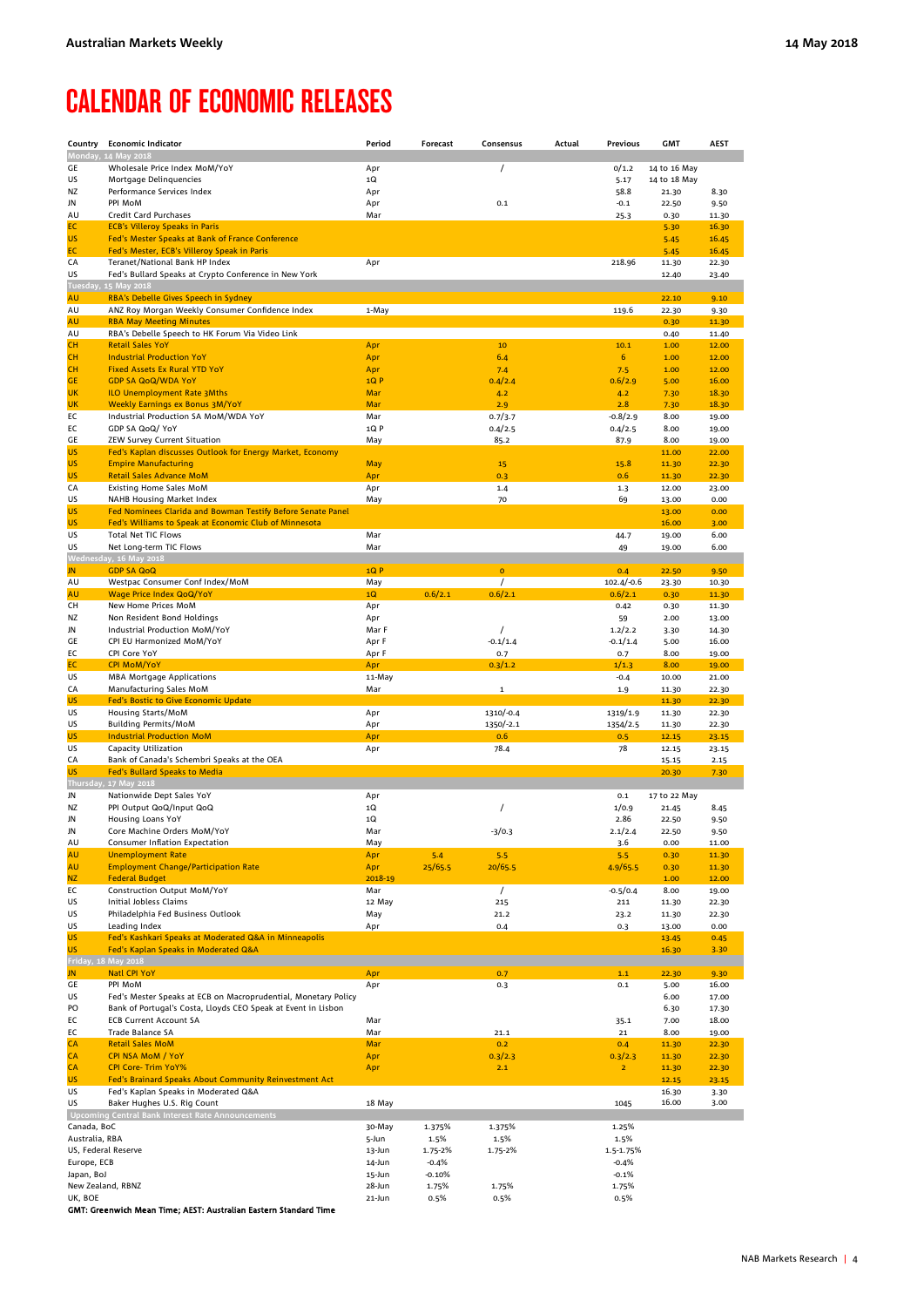# <span id="page-4-0"></span>FORECASTS

**Economic Forecasts**

|                                       |         | Annual % change |        |         |        |                |        |        |        |        |            | Quarterly % change |                |                |        |                |                |                |        |        |
|---------------------------------------|---------|-----------------|--------|---------|--------|----------------|--------|--------|--------|--------|------------|--------------------|----------------|----------------|--------|----------------|----------------|----------------|--------|--------|
|                                       |         |                 | 2016   |         | 2017   |                |        | 2018   |        |        |            | 2019               |                |                |        |                |                |                |        |        |
| <b>Australia Forecasts</b>            | 2016    | 2017            | 2018   | 2019    | Q1     | Q <sub>2</sub> | Q3     | $Q_4$  | Q1     | Q2     | Q3         | Q <sub>4</sub>     | Q <sub>1</sub> | Q <sub>2</sub> | Q3     | Q <sub>4</sub> | Q <sub>1</sub> | Q <sub>2</sub> | Q3     | Q4     |
| Household Consumption                 | 2.9     | 2.7             | 2.8    | 2.4     | 1.0    | 0.6            | 0.5    | 0.8    | 0.4    | 0.9    | 0.5        | 1.0                | 0.8            | 0.5            | 0.5    | 0.6            | 0.6            | 0.6            | 0.7    | 0.7    |
| <b>Underlying Business Investment</b> | $-11.9$ | 3.0             | 4.0    | 5.4     | $-3.4$ | $-2.4$         | $-5.4$ | 1.6    | 3.2    | 0.3    | 4.0        | $-1.2$             | 0.6            | 1.6            | 1.3    | 1.3            | 1.1            | 1.5            | 1.4    | 1.5    |
| <b>Residential Construction</b>       | 8.6     | $-2.4$          | $-3.2$ | $-2.0$  | 4.6    | 1.5            | $-1.0$ | 2.5    | $-3.0$ | 0.2    | $-1.7$     | $-1.3$             | $-0.4$         | $-1.0$         | $-0.6$ | $-0.3$         | $-1.0$         | $-0.2$         | O.O    | $-0.5$ |
| Underlying Public Spending            | 5.3     | 4.5             | 3.9    | 3.7     | 1.8    | 2.0            | 1.0    | 0.7    | 1.0    | 1.1    | 1.6        | 1.1                | 0.8            | 0.8            | 0.8    | 0.9            | 1.0            | 1.0            | 1.0    | 1.0    |
| Exports                               | 6.8     | 3.9             | 4.9    | 4.3     | 2.5    | 1.2            | 0.8    | 3.2    | $-1.7$ | 3.0    | 1.2        | $-1.8$             | 2.1            | 1.9            | 1.8    | 1.6            | 0.5            | 0.8            | 0.8    | 0.9    |
| Imports                               | 0.2     | 7.6             | 4.2    | 4.5     | $-0.8$ | 2.5            | 0.8    | 2.3    | 2.9    | 0.8    | 2.2        | 0.5                | 1.1            | 0.9            | 0.9    | 1.1            | 1.0            | 1.2            | 1.4    | 1.3    |
| Net Exports (a)                       | 1.2     | $-0.9$          | O.O    | $-0.2$  | 1.0    | $-0.3$         | 0.0    | 0.1    | $-1.0$ | 0.4    | $-0.2$     | $-0.5$             | 0.2            | 0.2            | 0.2    | 0.1            | $-0.1$         | $-0.1$         | $-0.2$ | $-0.1$ |
| Inventories (a)                       | 0.1     | $-0.1$          | 0.0    | 0.0     | 0.0    | 0.4            | 0.2    | $-0.4$ | 0.4    | $-0.6$ | 0.2        | O.0                | O.O            | O.O            | 0.0    | O.O            | O.O            | O.O            | O.O    | 0.0    |
| Domestic Demand - atr%                |         |                 |        |         | 0.1    | 0.6            | $-0.1$ | 1.0    | 0.7    | 0.9    | 0.9        | 0.6                | 0.7            | 0.6            | 0.6    | 0.7            | 0.6            | 0.7            | 0.8    | 0.8    |
| Dom Demand - ann %                    | 1.9     | 2.9             | 2.7    | 2.7     | 1.5    | 1.8            | 1.7    | 2.5    | 2.3    | 2.6    | 3.6        | 3.1                | 3.1            | 2.7            | 2.4    | 2.5            | 2.5            | 2.6            | 2.9    | 3.0    |
| Real GDP - qtr %                      |         |                 |        |         | 1.0    | 0.8            | $-0.2$ | 1.1    | 0.5    | 0.8    | 0.7        | 0.4                | 0.9            | 0.8            | 0.7    | 0.8            | 0.5            | 0.7            | 0.6    | 0.7    |
| Real GDP - ann %                      | 2.6     | 2.3             | 2.8    | 2.7     | 2.7    | 3.3            | 2.1    | 2.4    | 1.9    | 2.0    | 2.9        | 2.4                | 2.8            | 2.7            | 2.7    | 3.1            | 2.8            | 2.7            | 2.6    | 2.5    |
| CPI headline - atr %                  |         |                 |        |         | $-0.2$ | 0.4            | 0.7    | 0.5    | 0.5    | 0.2    | 0.6        | 0.6                | 0.4            | 0.5            | 0.6    | 0.7            | 0.5            | 0.5            | 0.6    | 0.8    |
| CPI headline - ann %                  | 1.3     | 1.9             | 2.2    | 2.3     | 1.3    | 1.0            | 1.3    | 1.5    | 2.1    | 1.9    | 1.8        | 1.9                | 1.9            | 2.2            | 2.2    | 2.3            | 2.4            | 2.3            | 2.3    | 2.4    |
| CPI underlying - qtr %                |         |                 |        |         | 0.2    | 0.5            | 0.3    | 0.5    | 0.5    | 0.6    | 0.4        | 0.4                | 0.5            | 0.5            | 0.5    | 0.5            | 0.5            | 0.5            | 0.5    | 0.6    |
| CPI underlying - ann %                | 1.5     | 1.8             | 1.9    | 2.1     | 1.6    | 1.6            | 1.5    | 1.5    | 1.8    | 1.8    | 1.9        | 1.9                | 1.8            | 1.8            | 1.9    | 2.0            | 2.1            | 2.1            | 2.1    | 2.2    |
| Wages (Pvte WPI - gtr %               |         |                 |        |         | 0.5    | 0.5            | 0.4    | 0.4    | 0.5    | 0.5    | 0.5        | 0.5                | 0.6            | 0.6            | 0.6    | 0.6            | 0.6            | 0.7            | 0.7    | 0.7    |
| Wages (Pvte WPI - ann %)              | 1.9     | 1.8             | 2.1    | 2.5     | 2.0    | 2.0            | 1.9    | 1.8    | 1.8    | 1.8    |            | 1.9                | 2.0            | 2.1            | 2.2    | 2.3            | 2.4            | 2.5            | 2.5    | 2.6    |
| Unemployment Rate (%)                 | 5.7     | 5.6             | 5.4    | 5.1     | 5.8    | 5.7            | 5.7    | 5.7    | 5.9    | 5.6    | 1.9<br>5.5 | 5.4                | 5.5            | 5.5            | 5.4    | 5.2            | 5.2            | 5.1            | 5.1    | 5.1    |
| Terms of trade                        | 0.5     | 12.2            | $-1.1$ | $-0.9$  | $-1.9$ | 2.5            | 4.1    | 11.2   | 5.4    | $-6.0$ | $-0.1$     | 0.2                | 2.7            | $-3.0$         | $-3.2$ | $-1.0$         | $-1.9$         | $-2.2$         | 0.3    | 0.4    |
| G&S trade balance, \$Abn              |         | 11.8            |        |         |        |                |        | 6.0    |        |        |            |                    |                |                |        |                |                | $-6.8$         |        |        |
| % of GDP                              | $-14.2$ |                 | 2.7    | $-25.1$ | $-8.4$ | $-7.5$         | $-4.3$ |        | 6.9    | 3.0    | 2.0        | $-0.1$             | 3.5            | 1.5            | $-0.9$ | $-1.4$         | $-4.0$         |                | $-7.2$ | $-7.2$ |
|                                       | $-0.8$  | 0.7             | 0.1    | $-1.3$  | $-2.0$ | $-1.8$         | $-1.0$ | 1.4    | 1.5    | 0.7    | 0.4        | 0.0                | 0.8            | 0.3            | $-0.2$ | $-0.3$         | $-0.8$         | $-1.4$         | $-1.5$ | $-1.5$ |
| Current Account (% GDP)               | $-3.1$  | $-2.3$          | $-3.0$ | $-4.4$  | $-3.7$ | $-3.9$         | $-3.3$ | $-1.4$ | $-1.4$ | $-2.4$ | $-2.4$     | $-3.1$             | $-2.4$         | $-2.8$         | $-3.3$ | $-3.4$         | $-4.0$         | $-4.5$         | $-4.6$ | $-4.6$ |

 **Source: NAB Group Economics; (a) Contributions to GDP growth**

**Exchange Rate Forecasts Global GDP** 

|                               | 14-May | Jun-18 | Sep-18 | Dec-18 | Jun-19 | <b>Dec-19</b> | Dec year                | 2014   | 2015     | 2016     | 2017           | 2018           | 2019   | Avg  |
|-------------------------------|--------|--------|--------|--------|--------|---------------|-------------------------|--------|----------|----------|----------------|----------------|--------|------|
| <b>Majors</b>                 |        |        |        |        |        |               | Australia               | 2.6    | 2.5      | 2.6      | 2.3            | 2.8            | 2.7    | 3.4  |
| AUD/USD                       | 0.7558 | 0.77   | 0.75   | 0.75   | 0.75   | 0.75          | US                      | 2.6    | 2.9      | 1.5      | 2.3            | 2.7            | 2.3    | 2.6  |
| NZD/USD                       | 0.6967 | 0.71   | 0.70   | 0.70   | 0.71   | 0.70          | Eurozone                | 1.4    | 2.0      | 1.8      | 2.5            | 2.7            | 2.5    | 1.5  |
| USD/JPY                       | 109.33 | 110    | 108    | 106    | 102    | 99            | UK                      | 3.1    | 2.3      | 1.9      | 1.8            | 1.8            | 1.7    | 2.4  |
| EUR/USD                       | 1.1965 | 1.23   | 1.25   | 1.26   | 1.28   | 1.32          | Japan                   | 0.3    | 1.4      | 0.9      | 1.8            | 1.4            | 0.9    | 0.8  |
| GBP/USD                       | 1.3569 | 1.42   | 1.45   | 1.50   | 1.53   | 1.55          | China                   | 7.3    | 6.9      | 6.7      | 6.8            | 6.5            | 6.3    | 9.2  |
| USD/CNY                       | 6.3387 | 6.28   | 6.20   | 6,20   | 6.23   | 6.25          | India                   | 7.0    | 7.6      | 7.9      | 6.4            | 6.8            | 7.2    | 6.6  |
| USD/CAD                       | 1.2782 | 1.24   | 1.24   | 1.22   | 1.23   | 1.25          | New Zealand             | 3.6    | 3.5      | 4.0      | 2.9            | 3.0            | 3.0    | 3.0  |
| USD/CHF                       | 0.9991 | 0.98   | 0.97   | 0.96   | 0.95   | 0.93          | World                   | 3.5    | 3.4      | 3.2      | 3.6            | 3.8            | 3.6    | 3.5  |
|                               |        |        |        |        |        |               | MTP Top 5               | 4.0    | 4.1      | 3.7      | 4.2            | 4.1            | 3.8    | 5.0  |
| <b>Australian Cross Rates</b> |        |        |        |        |        |               |                         |        |          |          |                |                |        |      |
| AUD/NZD                       | 1.0848 | 1.08   | 1.07   | 1.07   | 1.06   | 1.07          | Commodity prices (\$US) |        |          |          |                |                |        |      |
| AUD/JPY                       | 82.6   | 85     | 81     | 80     | 77     | 74            |                         | 14-May | Jun-18   | Sep-18   |                | Dec-18 Mar-19  | Jun-19 | Sep- |
| AUD/EUR                       | 0.6317 | 0.63   | 0.60   | 0.60   | 0.59   | 0.57          | Brent oil               | 70.5   | 67       | 67       | 66             | 65             | 66     | 67   |
| AUD/GBP                       | 0.5570 | 0.54   | 0.52   | 0.50   | 0.49   | 0.48          | Gold                    | 1321   | 1320     | 1330     | 1360           | 1380           | 1370   | 138  |
| AUD/CNY                       | 4.7908 | 4.84   | 4.65   | 4.65   | 4.67   | 4.69          | Iron ore                | 67.1   | 67       | 63       | 61             | 60             | 58     |      |
| AUD/CAD                       | 0.9661 | 0.95   | 0.93   | 0.92   | 0.92   | 0.94          | Hard coking coal        | 185    | 175      | 130      | 110            | 101            | 99     | 100  |
| AUD/CHE                       | 0.7551 | 0.75   | 0.73   | 0.72   | 0.71   | 0,70          | Thermal coal            | 102    | $\alpha$ | $\alpha$ | $\overline{a}$ | $\overline{a}$ | 65     | 65   |

| <b>Interest Rate Forecasts</b> |         |         |          |               |         |               |
|--------------------------------|---------|---------|----------|---------------|---------|---------------|
|                                | 14-May  | Jun-18  | $Sep-18$ | <b>Dec-18</b> | Jun-19  | <b>Dec-19</b> |
| <b>Australia Rates</b>         |         |         |          |               |         |               |
| RBA Cash rate                  | 1.50    | 1.50    | 1.50     | 1.75          | 2.00    | 2.25          |
| 3 month bill rate              | 1.92    | 1.95    | 2.15     | 2.15          | 2.40    | 2.65          |
| 3 Year Swap Rate               | 2.20    | 2.4     | 2.5      | 2.6           | 3.2     | 3.4           |
| 10 Year Swap Rate              | 2.93    | 3.3     | 3.4      | 3.5           | 3.9     | 4.0           |
| <b>Offshore Policy Rates</b>   |         |         |          |               |         |               |
| US Fed funds                   | 1.75    | 2.00    | 2.25     | 2.25          | 2.75    | 3.00          |
| ECB deposit rate               | $-0.40$ | $-0.40$ | $-0.40$  | $-0.40$       | $-0.20$ | 0.00          |
| BoE repo rate                  | 0.50    | 0.50    | 0.50     | 0.75          | 1.00    | 1.25          |
| BoJ excess reserves rate       | $-0.10$ | $-0.10$ | $-0.10$  | $-0.10$       | $-0.10$ | $-0.10$       |
| <b>RBNZ OCR</b>                | 1.75    | 1.75    | 1.75     | 1.75          | 2.25    | 2.75          |
| China 1yr lending rate         | 4.35    | 4.35    | 4.35     | 4.35          | 4.35    | 4.35          |
| China Reserve Ratio            | 16.0    | 16.0    | 16.0     | 16.0          | 16.0    | 16.0          |
| 10-year Benchmark Bond Yields  |         |         |          |               |         |               |
| Australia                      | 2.77    | 2.80    | 3.10     | 3.10          | 3.40    | 3.65          |
| <b>United States</b>           | 2.96    | 3.00    | 3.25     | 3.25          | 3.50    | 3.50          |
| New Zealand                    | 2.71    | 3.00    | 2.95     | 3.20          | 3.35    | 3.80          |

Sources: NAB Global Markets Research; Bloomberg; ABS

| 14-May | Jun-18 | $Sep-18$ | <b>Dec-18</b> | Jun-19 | <b>Dec-19</b> | Dec year    | 2014 | 2015 | 2016 | 2017 | 2018 | 2019 | 20 Yr<br>Avge |
|--------|--------|----------|---------------|--------|---------------|-------------|------|------|------|------|------|------|---------------|
|        |        |          |               |        |               | Australia   | 2.6  | 2.5  | 2.6  | 2.3  | 2.8  | 2.7  | 3.4           |
| 0.7558 | 0.77   | 0.75     | 0.75          | 0.75   | 0.75          | US          | 2.6  | 2.9  | 1.5  | 2.3  | 2.7  | 2.3  | 2.6           |
| 0.6967 | 0.71   | 0.70     | 0.70          | 0.71   | 0.70          | Eurozone    | 1.4  | 2.0  | 1.8  | 2.5  | 2.7  | 2.5  | 1.5           |
| 109.33 | 110    | 108      | 106           | 102    | 99            | UK          | 3.1  | 2.3  | 1.9  | 1.8  | 1.8  | 1.7  | 2.4           |
| 1.1965 | 1.23   | 1.25     | 1.26          | 1.28   | 1.32          | Japan       | 0.3  | 1.4  | 0.9  | 1.8  | 1.4  | 0.9  | 0.8           |
| 1.3569 | 1.42   | 1.45     | 1.50          | 1.53   | 1.55          | China       | 7.3  | 6.9  | 6.7  | 6.8  | 6.5  | 6.3  | 9.2           |
| 6.3387 | 6.28   | 6.20     | 6,20          | 6.23   | 6.25          | India       | 7.0  | 7.6  | 7.9  | 6.4  | 6.8  | 7.2  | 6.6           |
| 1.2782 | 1.24   | 1.24     | 1.22          | 1.23   | 1.25          | New Zealand | 3.6  | 3.5  | 4.0  | 2.9  | 3.0  | 3.0  | 3.0           |
| 0.9991 | 0.98   | 0.97     | 0.96          | 0.95   | 0.93          | World       | 3.5  | 3.4  | 3.2  | 3.6  | 3.8  | 3.6  | 3.5           |
|        |        |          |               |        |               | MTP Top 5   | 4.0  | 4.1  | 3.7  | 4.2  | 4.1  | 3.8  | 5.0           |
|        |        |          |               |        |               |             |      |      |      |      |      |      |               |

| AUD/NZD                 | 1.0848 | 1.08 | 1.07 | 1.07 | 1.06 | 1.07 | Commodity prices (\$US) |        |        |      |      |      |      |                                           |      |
|-------------------------|--------|------|------|------|------|------|-------------------------|--------|--------|------|------|------|------|-------------------------------------------|------|
| AUD/JPY                 | 82.6   | 85   | 81   | 80   | 77   | 74   |                         | 14-May | Jun-18 |      |      |      |      | Sep-18 Dec-18 Mar-19 Jun-19 Sep-19 Dec-19 |      |
| AUD/EUR                 | 0.6317 | 0.63 | 0.60 | 0.60 | 0.59 | 0.57 | Brent oil               | 70.5   | 67     | 67   | 66   | 65   | 66   | 67                                        | 68   |
| AUD/GBP                 | 0.5570 | 0.54 | 0.52 | 0.50 | 0.49 | 0.48 | Gold                    | 1321   | 1320   | 1330 | 1360 | 1380 | 1370 | 1380                                      | 1390 |
| AUD/CNY                 | 4.7908 | 4.84 | 4.65 | 4.65 | 4.67 | 4.69 | Iron ore                | 67.1   | 67     | 63   | 61   | 60   | 58   | 60                                        | 62   |
| AUD/CAD                 | 0.9661 | 0.95 | 0.93 | 0.92 | 0.92 | 0.94 | Hard coking coal        | 185    | 175    | 130  | 110  | 101  | 99   | 100                                       | 100  |
| AUD/CHF                 | 0.7551 | 0.75 | 0.73 | 0.72 | 0.71 | 0.70 | Thermal coal            | 102    | 90     | 90   | 90   | 90   | 65   | 65                                        | 65   |
|                         |        |      |      |      |      |      | Copper                  | 6909   | 6690   | 6630 | 6630 | 6630 | 6630 | 6630                                      | 6630 |
| Interest Rate Forecasts |        |      |      |      |      |      | Aust LNG (*)            | 12.5   | 11.2   | 11.5 | 11.8 | 11.7 | 11.3 | 11.7                                      | 11.8 |